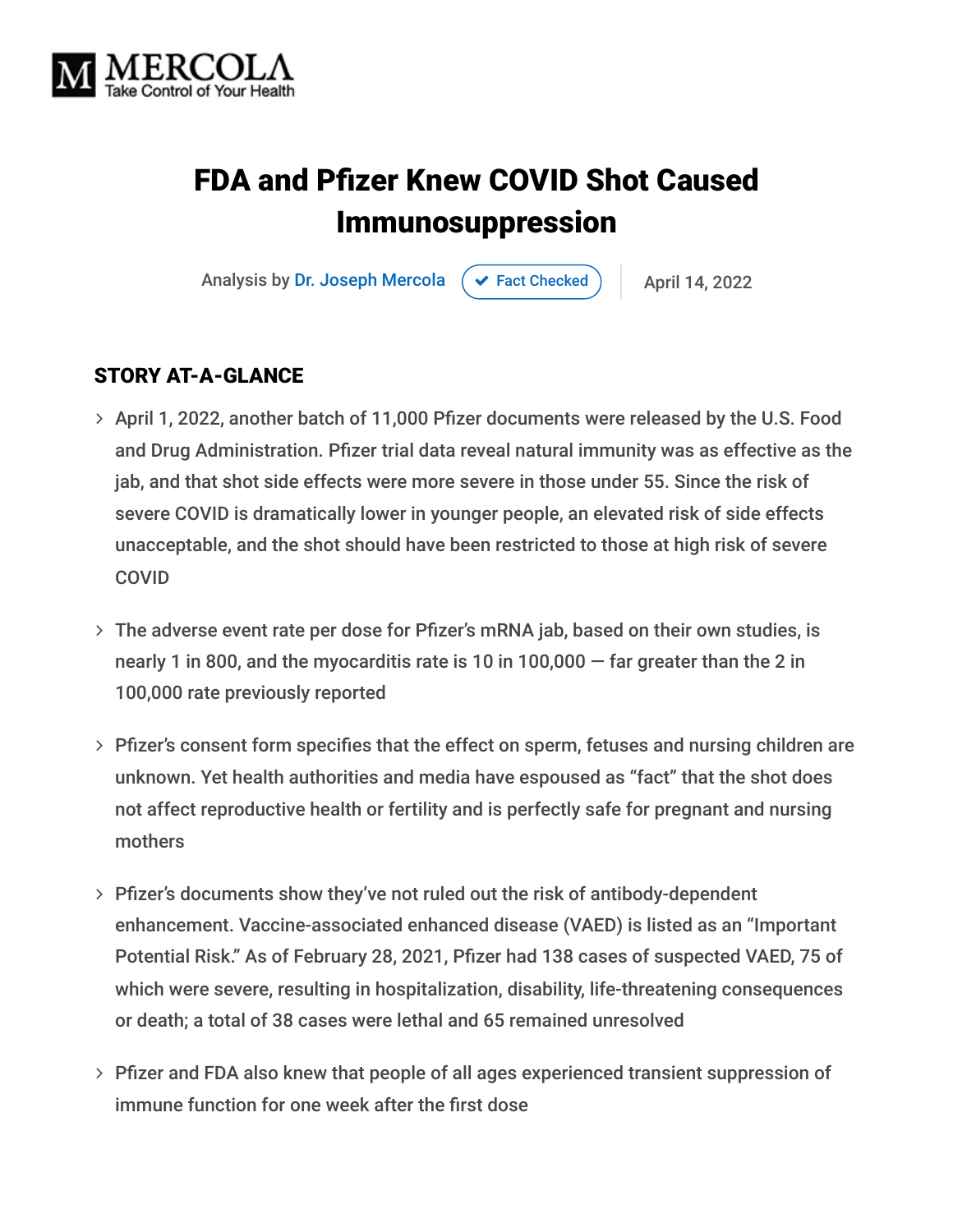With another batch of 11,000 Pfizer documents, released April 1, 2022, old suspicions have gained fresh support. As reported by "Rising" cohost Kim Iversen (video above), the first bombshell revelation is that natural immunity works, and Pfizer has known it all along.

The clinical trial data showed there was no difference in outcomes between those with previous COVID infection and those who got the shot. Neither group experienced severe infection. Natural immunity was also statistically identical to the shot in terms of the risk of infection.

# Younger Adults More Likely to Experience Side Effects

The second revelation is that side effects from the shots were more severe in younger people, aged 18 to 55, than those aged 55 and older. (The risk of side effects also increased with additional doses, so the risk was higher after the second dose than the first.)

As many of us have said all along, the risk of severe COVID is dramatically lower in younger people than those over 60, which makes an elevated risk of side effects unacceptable.

As noted by The Naked Emperor on Substack,<sup>1</sup> "with a vaccine that is producing more frequent and more severe reactions and adverse events in younger individuals, the vaccine should have been restricted to those who were actually at risk of severe COVID-19."

# Pfizer Documents Show High Rate of Myocarditis

Interestingly, Pfizer's documentation also includes medical information that mainstream media and fact checkers have labeled as misinformation or disinformation. A pediatric consent form lists several possible side effects, including a myocarditis rate of 10 in 100,000 — far greater than the 1 in 50,000 (i.e., 2 in 100,000) rate previously reported.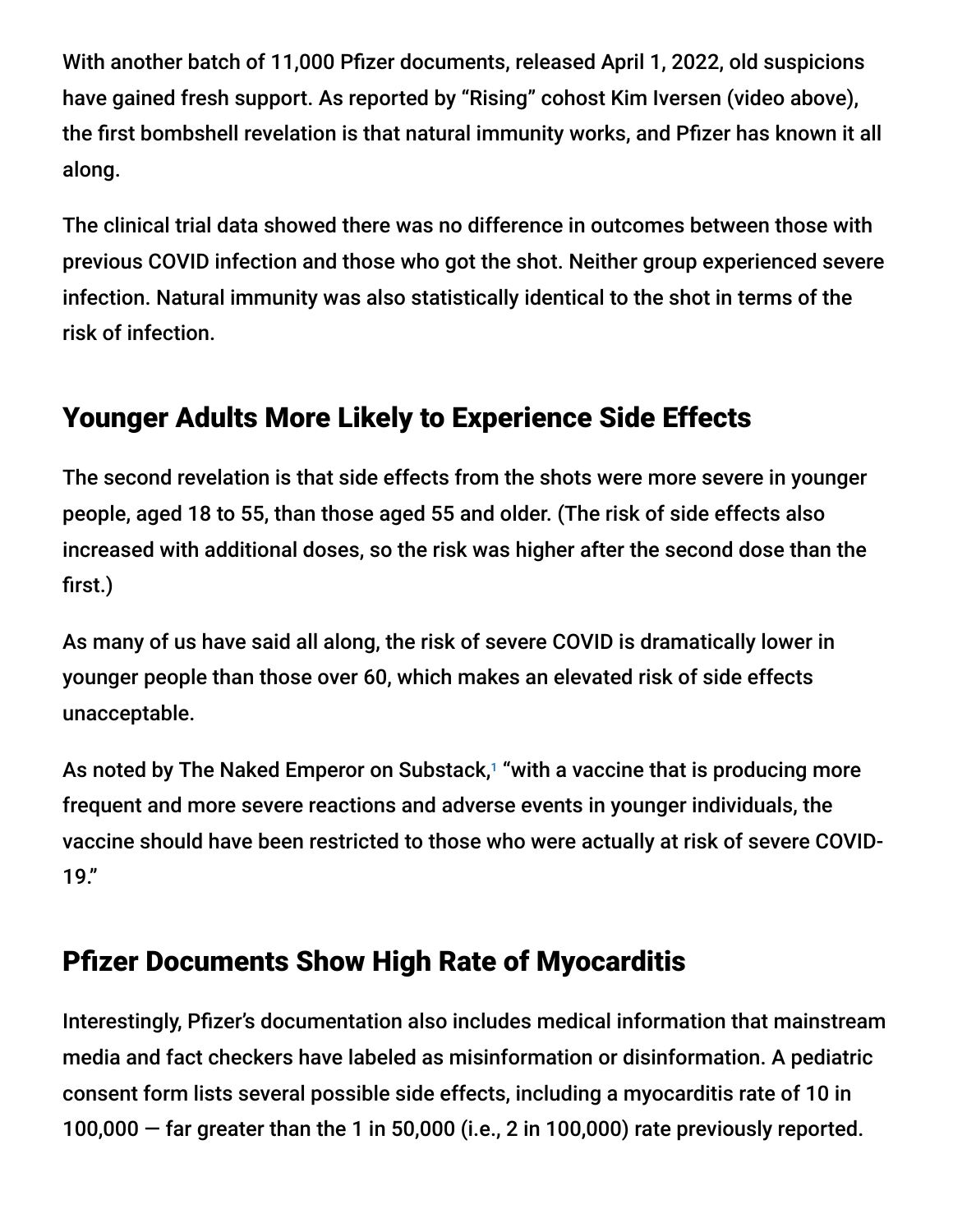We also know that myocarditis is far more frequent in young males, so for them, the risk is significantly higher than 10 in 100,000, as they make up the bulk of these injuries.

# Effects on Reproductive Health Are Unknown

The consent form also specifies that the effect on sperm, fetuses and nursing children are unknown. Yet health authorities and media have espoused as "fact" that the shot does not affect reproductive health or fertility and is perfectly safe for pregnant and nursing mothers.

If an effect is unknown, by definition you cannot claim it to be harmless. If you do, you are lying, plain and simple, and Centers for Disease Control and Prevention director Dr. Rochelle Walensky is but one in a long list who is guilty of this. She has repeatedly assured the public that the jab poses no health risks to pregnant women or their babies. Here's Walensky in May 2021:

And here she is, in October 2021, still claiming there are no risks.

Similarly, in August 2021, when Comirnaty was licensed, Dr. Anthony Fauci, director of the National Institute of Allergy and Infectious Diseases, claimed the COVID jab was safe during pregnancy:

The American College of Obstetricians and Gynecologists (ACOG) also make definitive statements about safety, claiming "Vaccination may occur in any trimester, and emphasis should be on vaccine receipt as soon as possible to maximize maternal and fetal health." $2$  Yet even the Comirnaty label $3,4$  states that "available data on Comirnaty administered to pregnant women are insufficient to inform vaccine associated risks in pregnancy."

# Antibody-Dependent Enhancement Has Not Been Ruled Out

Many who have warned about the possibility of mRNA shots causing antibodydependent enhancement  $(ADE)$  – a situation in which you end up being more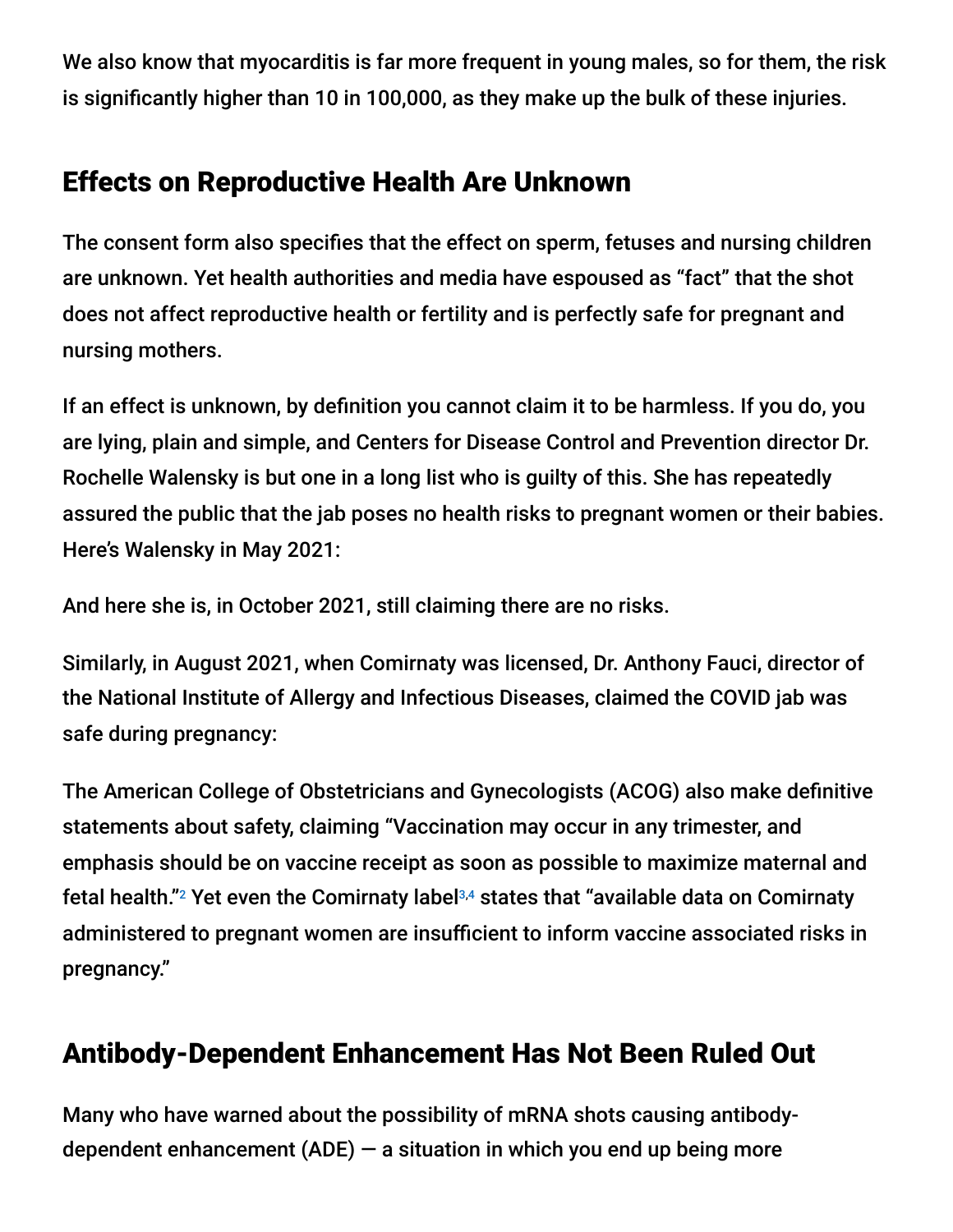susceptible to serious infection than you would have been otherwise — have been smeared and demonized by media and labeled as disinformation spreaders.

Yet Pfizer's own consent form clearly states: "Although not seen to date, it cannot yet be ruled out that the studied vaccine can make a later COVID-19 illness more severe." As noted by Iversen, if ADE truly was of no concern at all, the consent form would not include it. Yet there it is.

Vaccine-associated enhanced disease (VAED) is also listed as an "Important Potential Risk" in Table 5 on page 11 of a document called "5.3.6 Cumulative Analysis of Post-Authorization Adverse Event Reports." 5

As of February 28, 2021, Pfizer had 138 cases of suspected VAED, 75 of which were severe, resulting in hospitalization, disability, life-threatening consequences or death; a total of 38 cases turned out to be lethal and 65 remained unresolved.<sup>6,7</sup>

Moreover, as noted by the Daily Expose,<sup>8</sup> "Phase 3 clinical trials are designed to uncover frequent or severe side effects before a vaccine is approved for use, including ADE. But herein lies the problem, [because] none of the COVID-19 vaccines have completed Phase 3 trials."

Pfizer's Phase 3 trial is due to be completed February 8, 2024<sup>9</sup>  $-$  nearly two years from now! Despite that, Pfizer concluded in its FDA submission that "None of the 75 cases could be definitively considered as VAED."

*"[H]ow on earth could they not definitively conclude that VAED was to blame when 75% of the confirmed 'break-through' cases reported to them were severe disease resulting in hospitalization, disability, life-threatening consequences of death?"* The Daily Expose asks. 10

### Pfizer Knew About Immunosuppression

Another revealing statement found in the documents is this: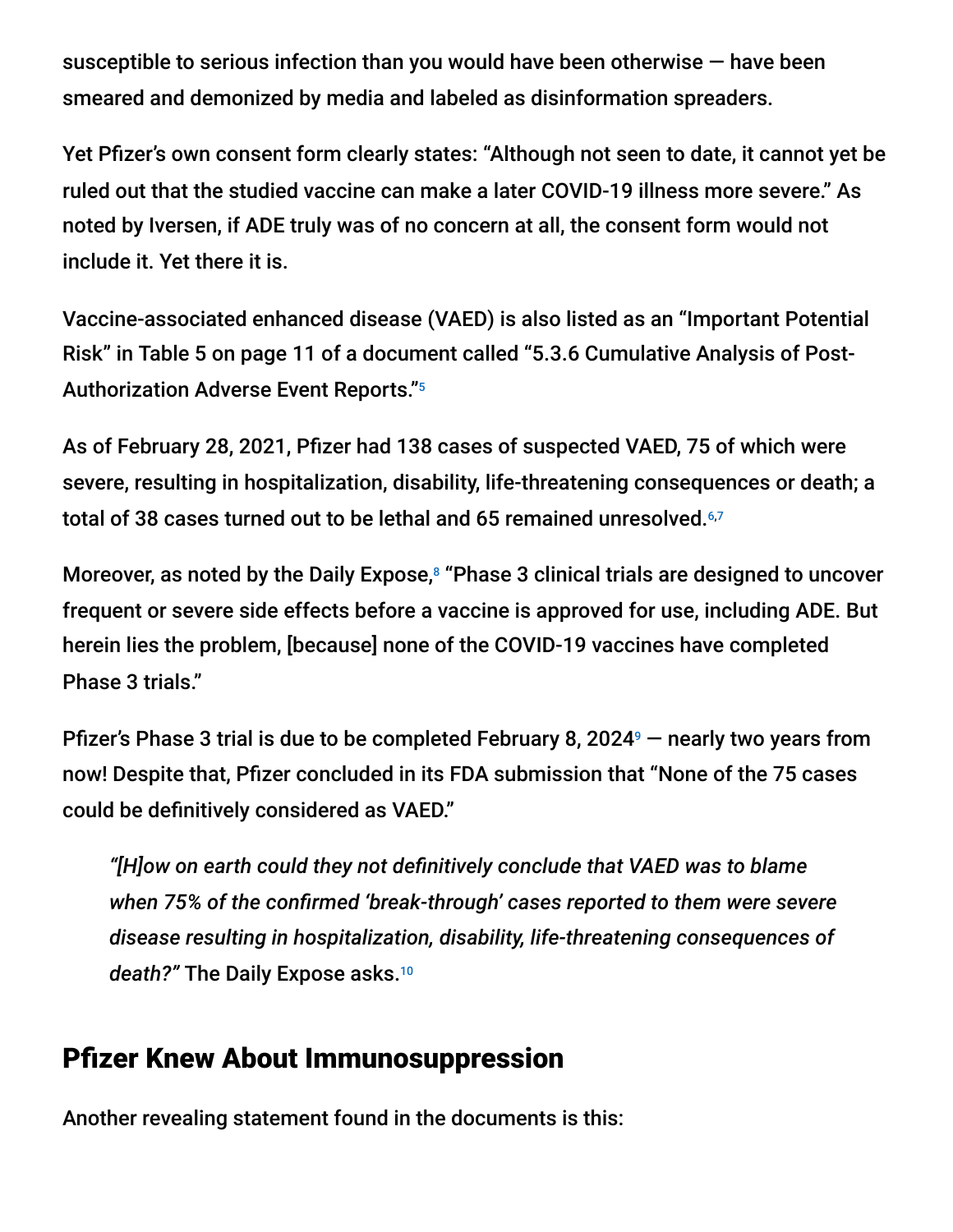*"Clinical laboratory evaluation showed a transient decrease in lymphocytes that was observed in all age and dose groups after Dose 1, which resolved within approximately one week ..."*

In other words, Pfizer knew that, in the first week after the shot, people of all ages experienced transient immunosuppression, or put another way, a temporary weakening of the immune system, after the first dose.

As noted by Iversen, this may have skewed infection rates, as people were not considered partially vaccinated until 14 days after their first shot,<sup>11</sup> and officially fully vaccinated two weeks after the second dose.

If people are susceptible to infection during that first week, yet are counted as unvaccinated during that time, this makes it appear as though the unvaccinated are more prone to infection when that's simply not true. Pfizer's own trial showed infection was significantly more common in the vaccine group than the placebo group  $-409$ versus 287  $-$  within the first seven days of the jab. $^{12}$ 

# Fully Vaxxed Are More Likely to Die From COVID

The fact that Pfizer and the U.S. Food and Drug Administration were aware the shot caused immunosuppression is incriminating, now that U.K. government data show that, compared to the unvaccinated, those who have received two doses are: 13

- Up to three times more likely to be diagnosed with COVID-19
- Twice more likely to be hospitalized with COVID-19
- Three times more likely to die of COVID-19

The Pfizer documents admit there was a temporary drop in immune function after the first dose, but the real-world data showing an increased risk of severe infection and death due to COVID among the double jabbed suggest ADE may indeed be at play later on as well.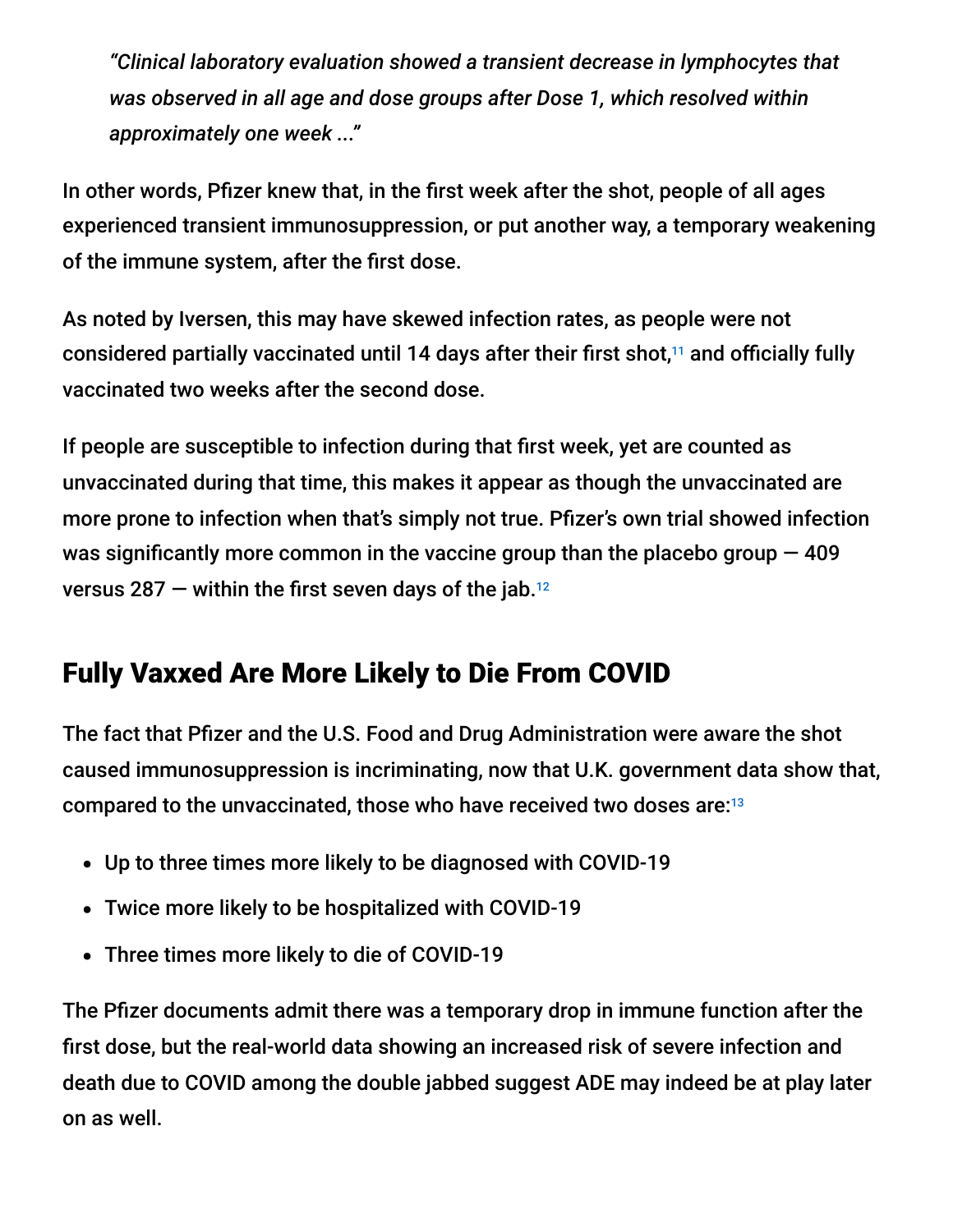The chart below, created by the Daily Expose, $14$  using data from the UKHSA Vaccine Surveillance Report for week 13, 2022 $^{\scriptscriptstyle 15}$  (pages 40 and 45), reveals who's more likely to get COVID. And the infection rate for triple-vaxxed is even higher than the double vaxxed.



The next chart was created by the Daily Expose<sup>16</sup> using data from pages 41 and 45, comparing COVID hospitalization rates.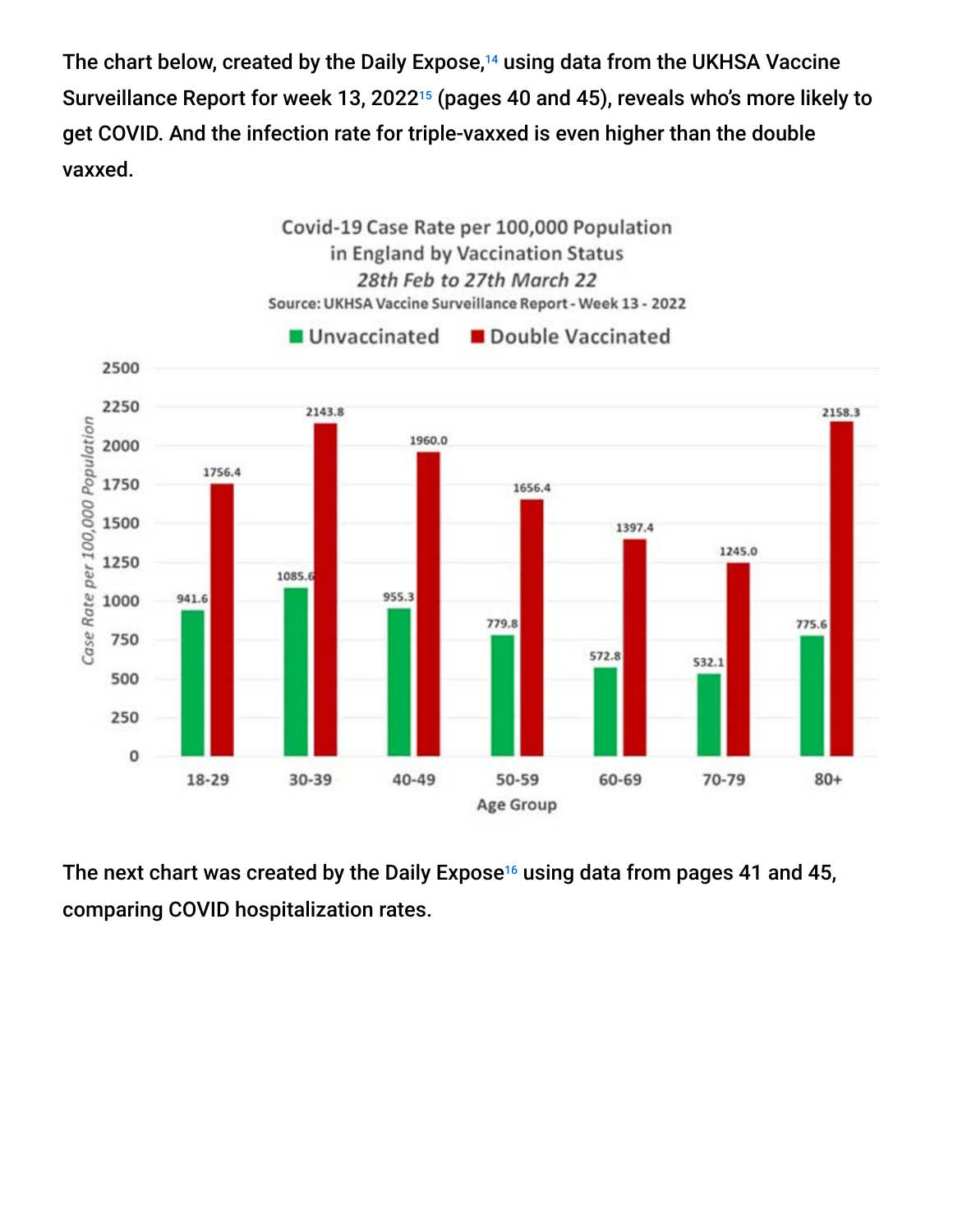

Covid-19 Hospitalisation Rate per 100,000 Population in England by Vaccination Status

And, finally, there is a comparison of the death rates, based on pages 44 and 45 of the UKHSA Vaccine Surveillance Report for week 13, 2022.<sup>17</sup> Anyone over the age of 40 who has been double jabbed is now more likely to die of COVID than an unvaccinated person of the same age.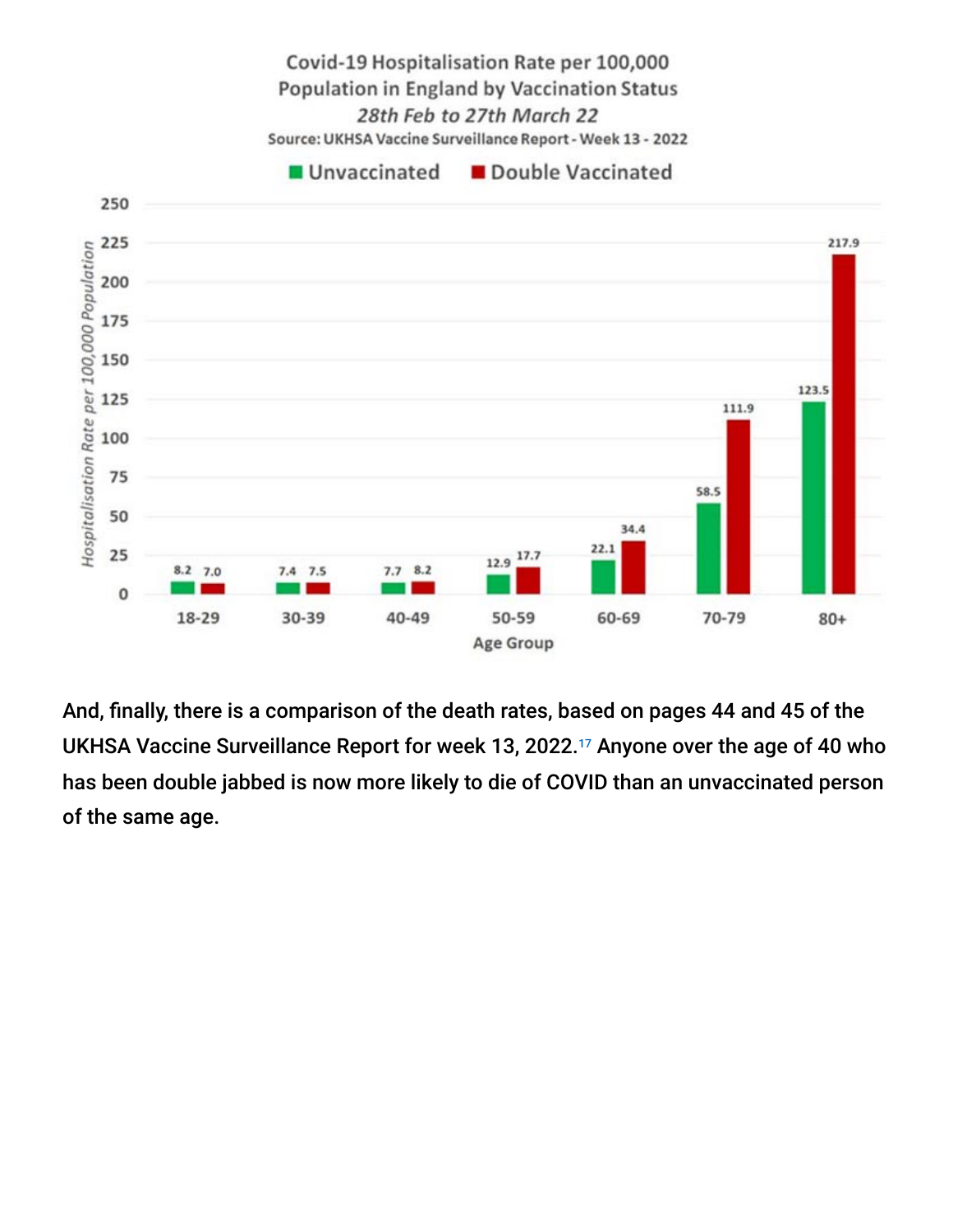

#### Negative Vaccine Effectiveness in the Real World

The Daily Expose goes on to calculate and graph the real-world effectiveness rate of the COVID jab, and it's dire news: 18

*"If the rates per 100,000 are higher among the vaccinated, which they are, then this means the COVID-19 injections are proving to have a negative effectiveness in the real-world. And by using Pfizer's vaccine effectiveness formula we can accurately decipher what the real-world effectiveness among each age group actually is.*

*Pfizer's vaccine formula: Unvaccinated Rate per 100k – Vaccinated Rate per 100k / Unvaccinated Rate per 100k x 100 = Vaccine Effectiveness ...*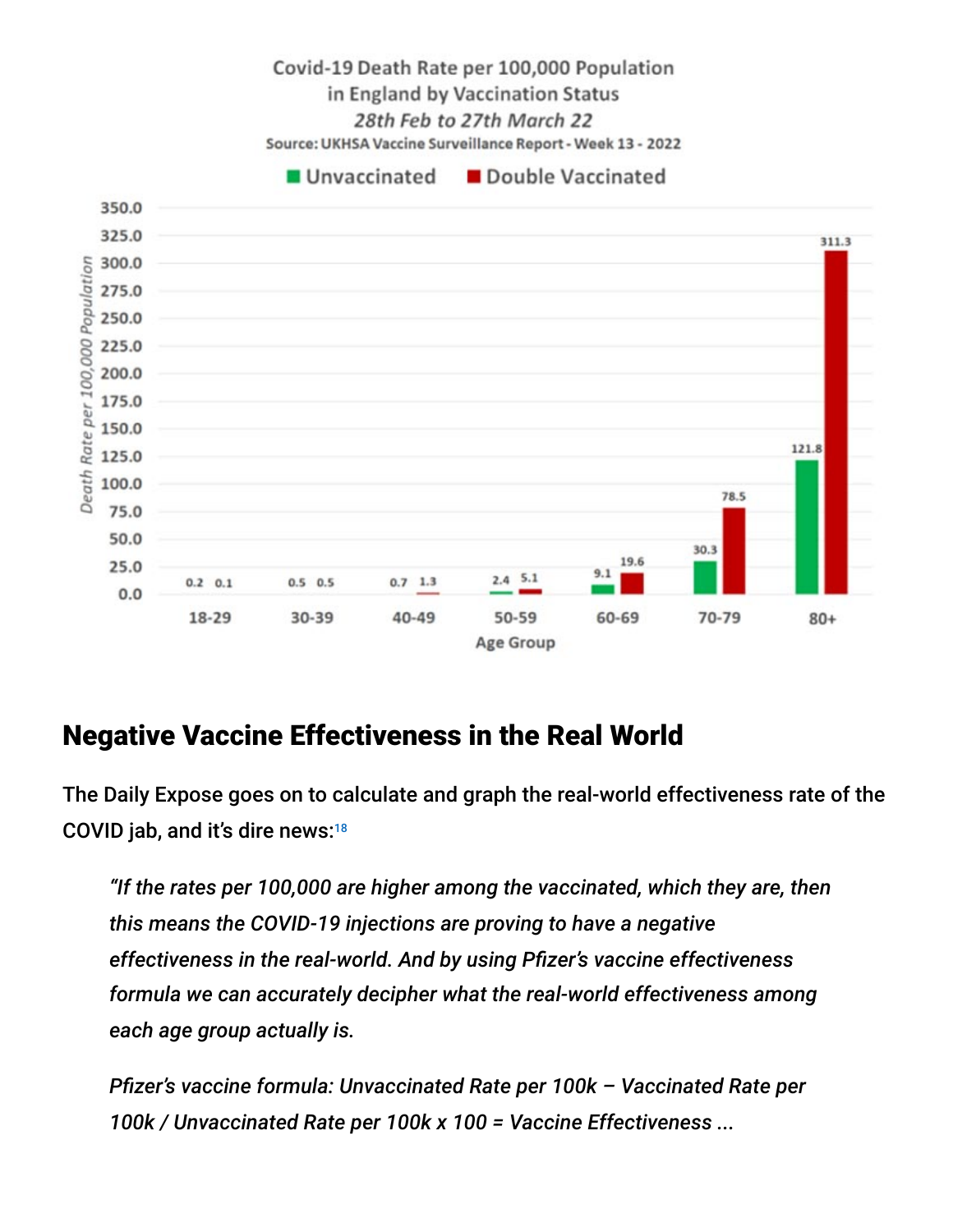*This data shows that all double vaccinated people over age 18 are between 2 and 3 times more likely to be infected, with a minus-87% vaccine effectiveness among 18 to 29 year olds, and a minus-178% vaccine effectiveness among the over 80's.*

*[A]ll double vaccinated people over age 30 are between 0.2 and 2 times more likely to be hospitalized, with a minus-1% vaccine effectiveness among 30 to 39 year olds, and a minus-76% vaccine effectiveness among the over 80's.*

*The following chart shows the real world COVID-19 vaccine effectiveness against death among the double vaccinated population in England, based on the death rates provided above ...*

*[A]ll double vaccinated people over age 40 are between 2 and 3 times more likely to die of COVID-19, with a minus-90% vaccine effectiveness among 30 to 39 year olds, and a minus-156% vaccine effectiveness among the over 80's."*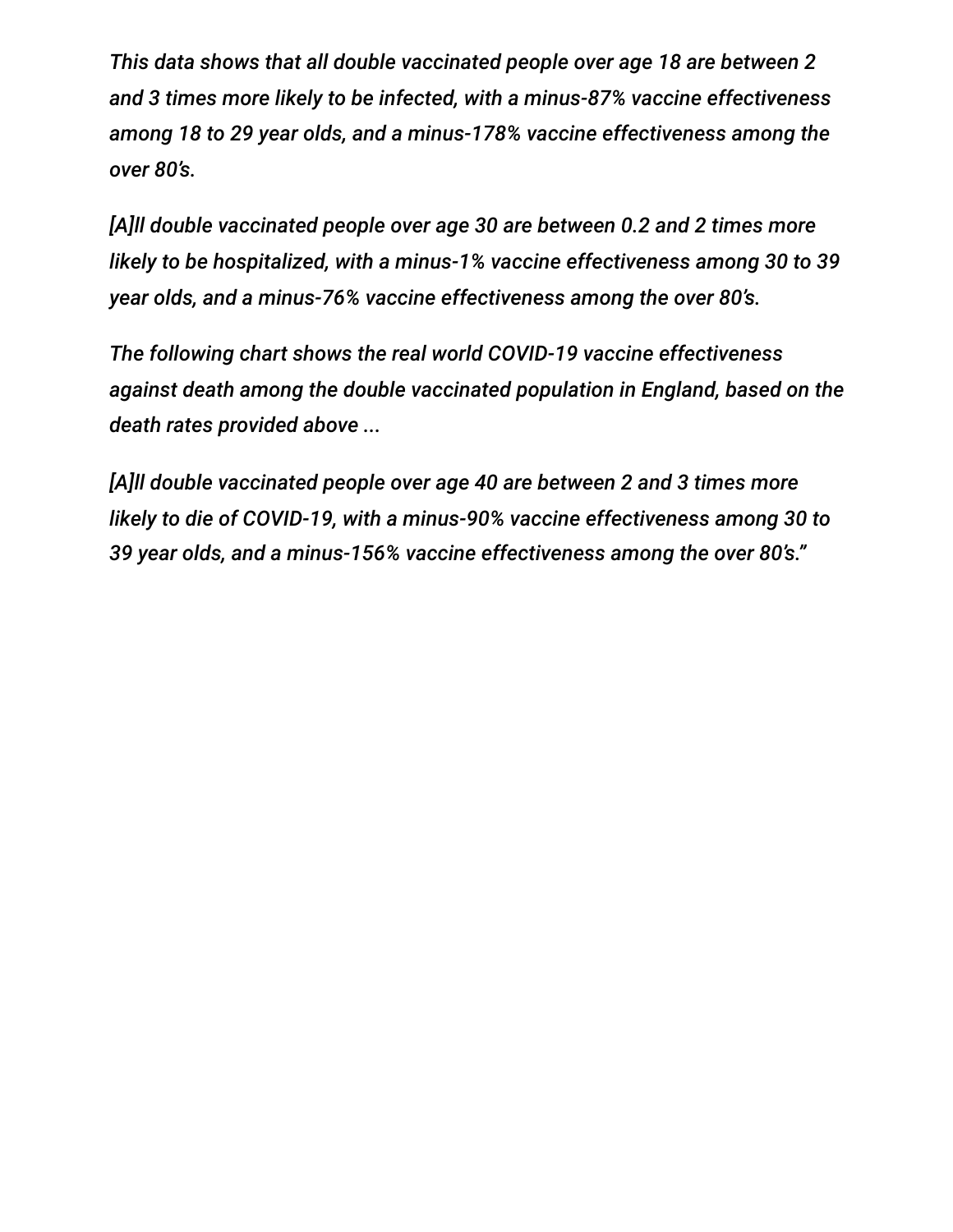



### Pfizer Hired 600 to Process Unprecedented Report Load

For the last two years, we've been keeping an eye on the U.S. Vaccine Adverse Events Reporting System (VAERS), shaking our heads in disbelief as the numbers shot up by the hundreds every single week, rapidly outpacing injuries for every other vaccine combined over the past 32 years. 19

As of March 25, 2022, there were 1,205,753 COVID jab-related reports, including 145,781 hospitalizations and 26,396 deaths. $20$  There has never been a medical product in modern history that can compare. Nothing has been as injurious and lethal as these experimental injections.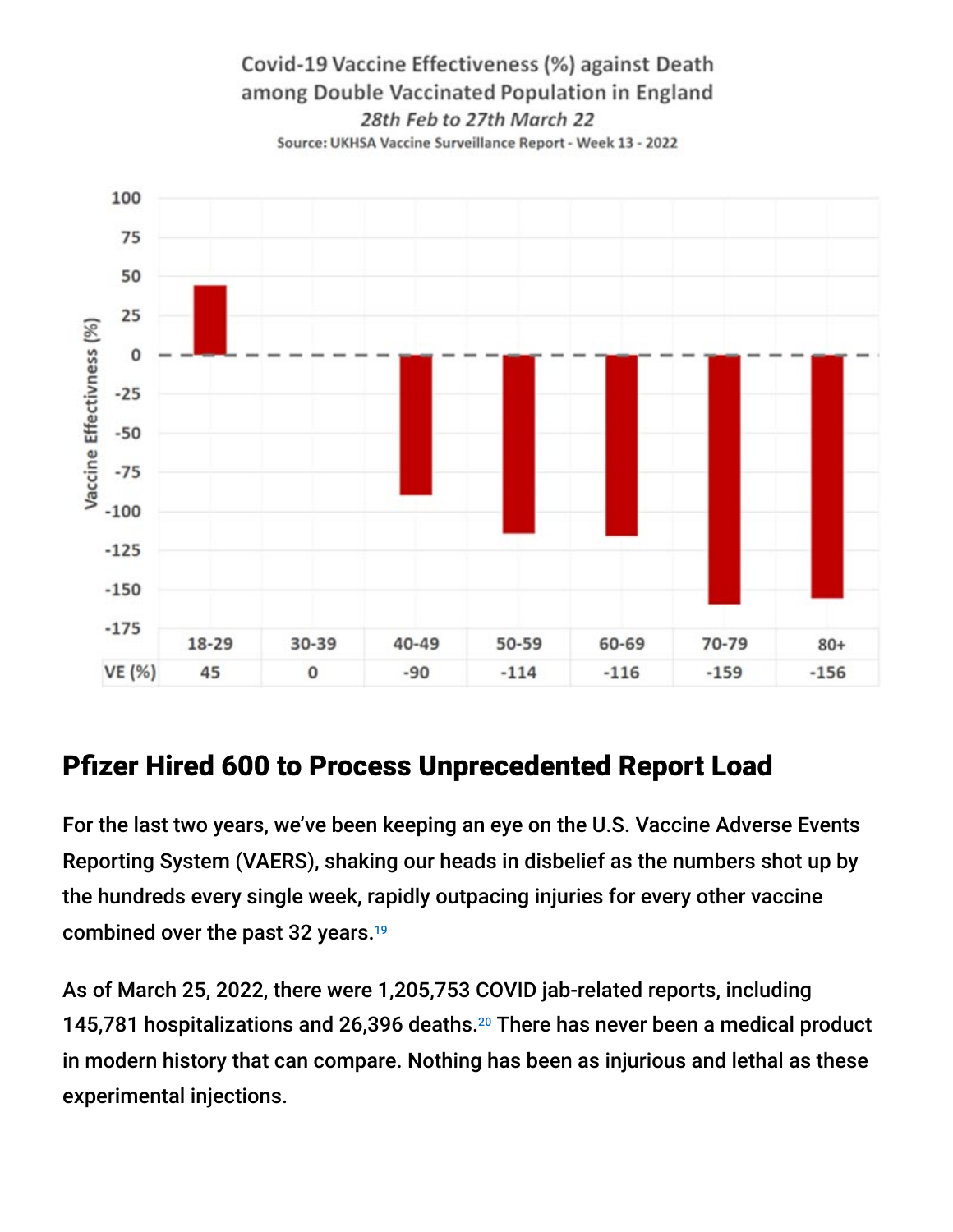**16 Between December 2020 and the end of February**<br>2021 Pfizer shinned out 126 212 580 doses of its **2021, Pfizer shipped out 126,212,580 doses of its mRNA jab worldwide. Divided by 158,000 side effects, we get an adverse event rate per dose of nearly 1:800."**

In an earlier batch of documents, we learned Pfizer received 42,086 case reports containing a total of 158,893 events in the first three months of the rollout. In that release, the number of doses shipped was redacted, but in the April 1, 2022, release, it was left unredacted, which means we can now calculate the rate of adverse events reported to Pfizer in those first three months.

Between December 2020 and the end of February 2021, Pfizer shipped out 126,212,580 doses of its mRNA jab worldwide. Divided by 158,000 side effects, we get an adverse event rate per dose of nearly 1 in 800, $21$  which is just crazy irresponsible.

We now also have documentation showing Pfizer, by the end of February 2021, had hired 600 additional full-time employees to process the unprecedented influx of adverse event reports, and they predicted that by the end of June 2021, they'd end up hiring more than 1,800. 22

In the end, the COVID jab will go down in history as the biggest medical malfeasance ever to occur with the willing participation of both drug companies and regulatory agencies. And there's no end in sight.

In March 2022, the FDA went ahead and authorized doses 4 and 5, based on a preprint study<sup>23,24</sup> that found a fourth Moderna shot was 11% effective and caused side effects in 40% of recipients, and a fourth Pfizer shot was 30% effective and caused side effects in 80% of people.

I'm not sure what it'll take for this public health nightmare to end and for the responsible parties to be held to account for their criminal negligence, but apparently, we've not hit critical mass outrage yet.